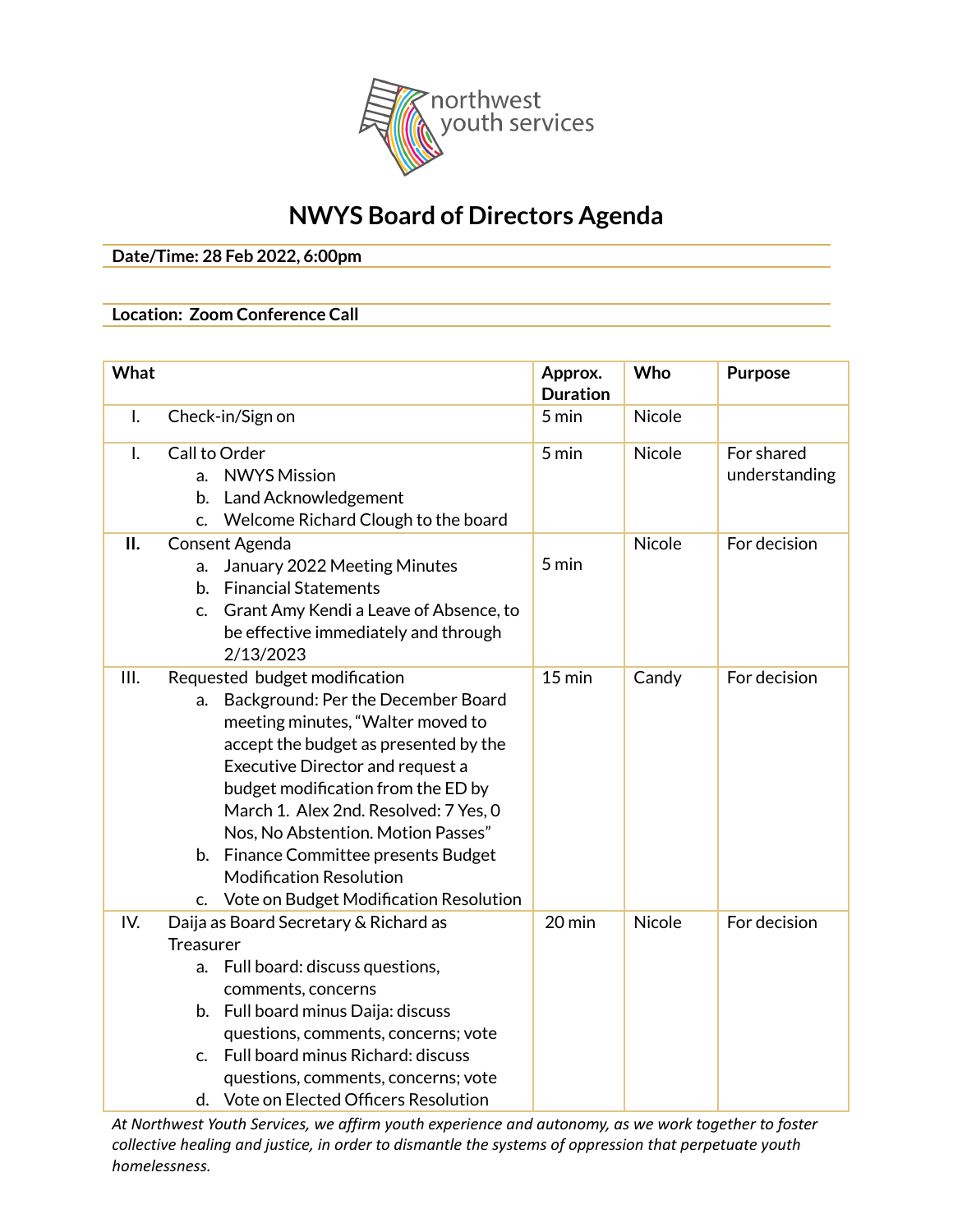

| V.    | Establishing an ad hoc Strategic Vision<br>Committee<br>a. Discussion of Committee charter<br>b. Discussion of Committee timeline<br>c. Vote on charter<br>d. Vote to add members to the Committee<br>(if any directors are interested in<br>joining!)                                                                                                                                                                                                                         | 30 min           | Colton        | For shared<br>understanding<br>& decision   |
|-------|--------------------------------------------------------------------------------------------------------------------------------------------------------------------------------------------------------------------------------------------------------------------------------------------------------------------------------------------------------------------------------------------------------------------------------------------------------------------------------|------------------|---------------|---------------------------------------------|
| VI.   | President's Report<br>a. Current board priorities (Q1 & Q2):<br>i. Board recruitment<br><b>Establish Finance Committee</b><br>ii.<br>Charter<br>iii. Develop and adopt a Strategic<br>Vision (via ad hoc Committee)<br>iv. Minimum viable updates to<br>bylaws & board documentation<br>v. Annual ED review<br>b. On deck board priorities $(Q3+)$ :<br>i. Develop and adopt a Strategic<br>Plan<br>ii. Update bylaws and all board<br>documentation (via ad hoc<br>Committee) | $10 \text{ min}$ | <b>Nicole</b> | For shared<br>understanding<br>& discussion |
| VII.  | Aaron Vahid, prospective board member<br>a. Introductions<br>b. Questions?<br>Review of next steps<br>c.                                                                                                                                                                                                                                                                                                                                                                       | $10$ min         | <b>Nicole</b> | For<br>information                          |
| VIII. | <b>Executive Session</b><br>a. Vote on Aaron Vahid's board candidacy<br>b. Board recruitment update from Daija;<br>define next steps<br>c. Annual ED review update from Candy;<br>define next steps                                                                                                                                                                                                                                                                            | $15$ min         | Nicole        | For shared<br>understanding<br>& decisions  |
| IX.   | Adjourn                                                                                                                                                                                                                                                                                                                                                                                                                                                                        |                  | Nicole        |                                             |

*Next Meeting, expect:*

● Resolution to amend bylaws to update mission and vision, and add values

*At Northwest Youth Services, we affirm youth experience and autonomy, as we work together to foster collective healing and justice, in order to dismantle the systems of oppression that perpetuate youth homelessness.*